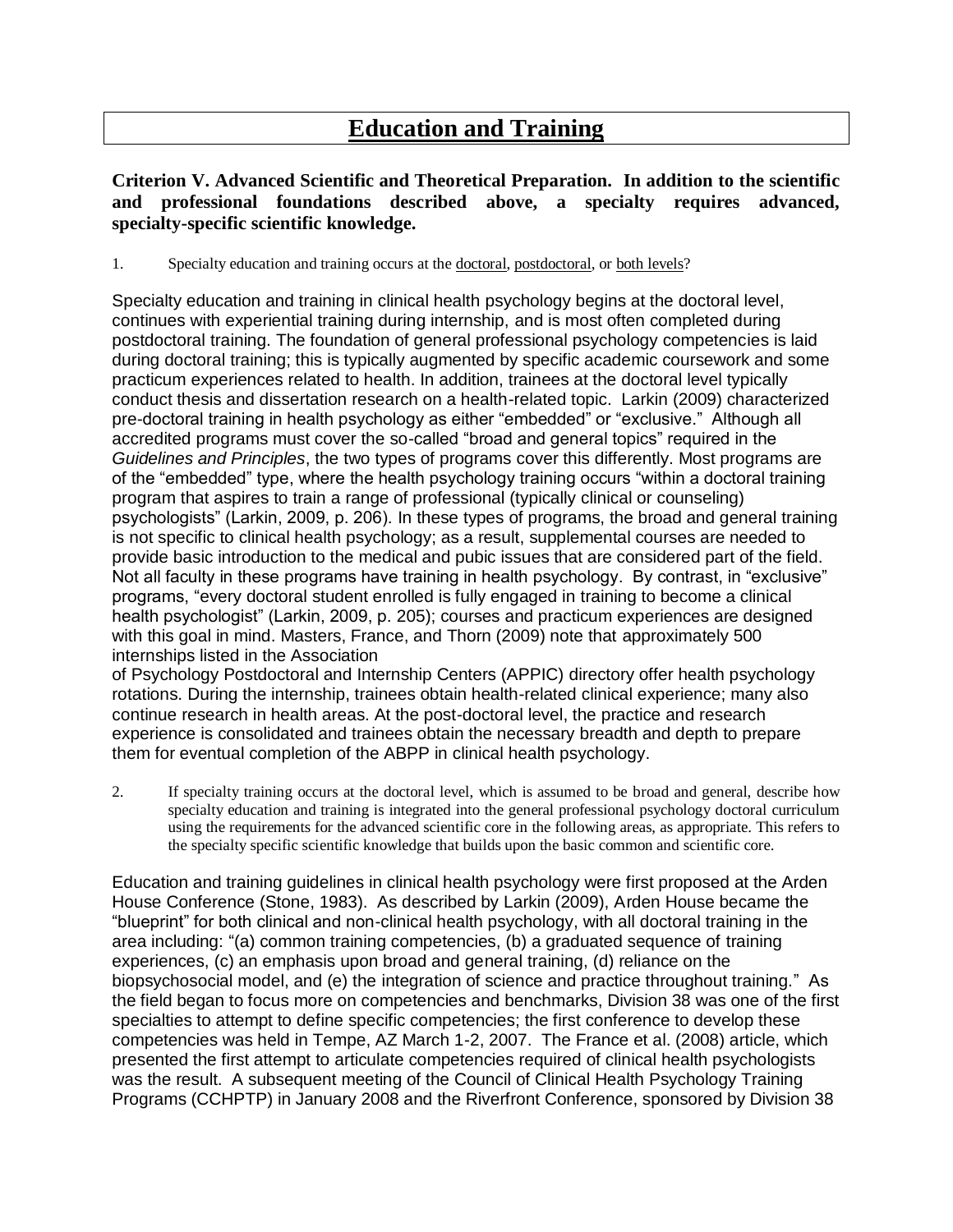with additional funding from the National Cancer Institute, further elaborated these competencies for both clinical (Masters et al., 2009) and non-clinical health psychologists. Inherent in all of these refinements is the idea that the competencies are developed across the sequence of training and that, while the specific level at which each competency is achieved can vary, the content of the competencies cannot.

Unlike many other professional specialties, health psychology has both clinical and non-clinical practitioners. Thus, in preparing the competencies for clinical health psychologists, it was necessary to consider the competencies necessary to meet their role as scientists as well. It is unusual for this to be done in non-professional areas of psychology (e.g., social psychology, cognition, neuroscience), because training programs and mentors differ substantially and the typical goal of a non-applied doctoral program is to turn out a scientist who is sufficiently different from others in the field that his/her skillset makes a unique contribution to the literature. Health Psychology differs from these other fields of psychology, in part, because many clinical health psychologists are truly health psychology scientists; because many health psychologists are also linked to semi-applied, but not clinical, disciplines such as epidemiology; and because Division 38 and the other groups that support education and training in this area (e.g., Society of Behavioral Medicine) are historically both clinical and nonclinical professionals working towards a common goal. Thus, the field has identified the knowledge and skills required for non-clinical health psychologists to which are added the specific skills for clinical health psychologists. Thus, for each of the areas listed above, the recommendations represent a combination of the Tempe, CCHPTP, and Riverfront conferences; recommendations for clinical health psychologists incorporate those recommendations developed for general health psychology as well, and include:

- a. biological bases of behavior:
- Generic psychology core and foundations for health psychology practice
- Pathophysiology of disease and the implications for development of biopsychosocial treatments
- Biological assessment strategies relevant to individuals and systems.
- Pathophysiology of disease and extant biomedical treatments and their implications for the delivery of biopsychosocial treatments.
	- b. cognitive-affective bases of behavior:
- Generic psychology core
- Generic clinical core
- Evaluate biopsychosocial and cognitive assessment tools appropriate to understanding physical illness, injury, or disability.
- Psychological assessment strategies relevant to individuals and systems.

c. social bases of behavior:

- Generic psychology core and foundations for health psychology practice
- Social psychology and personality
- Individual and cultural differences
- Life-span developmental psychology
- Biological, psychological, behavioral and sociocultural tools relevant to individuals and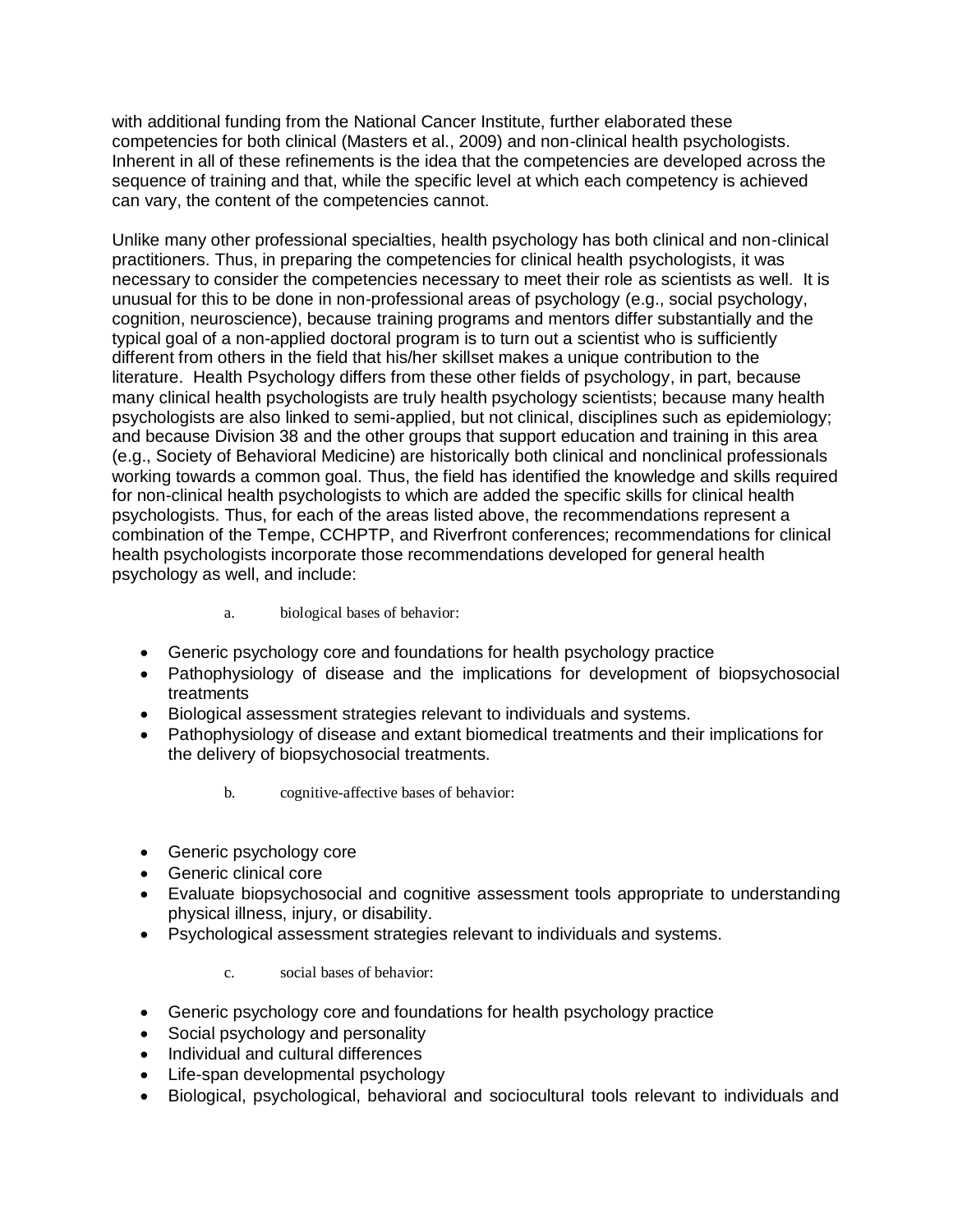systems.

- Evaluate biopsychosocial findings related to physical health or illness/injury/disability.
- Social-environmental assessment strategies relevant to individuals and systems.
	- d. individual bases of behavior:
- Generic psychology core and foundations for health psychology practice
- Cultural and individual differences
- Learning, cognition, and perception
- Dynamic interactions between populations and contextual variations (age, gender, ethnicity, culture, religion, etc.) on health behavior and health outcomes.
- Developmental, social-environmental, and psychological factors associated with health behavior, illness, and disease, and their implications for the delivery of biopsychosocial treatments.

## e. ethics (science and practice):

- Generic psychology core and foundations for health psychology practice
- Professional ethics and legal standards
- Ethnical issues specific to health psychology
- Legal/ethics issues in relation to interdisciplinary research*.*
- The legal, economic, logistical, and practical aspects of day-to-day functioning within a group or individual practice, or within a research program environment.
	- f. research design, methodology, statistics:
- Generic psychology core, generic clinical core, foundations for health psychology practice
- Statistics and methodology
- Research design
- Completion of a doctoral dissertation
- Appropriate methods and procedures to develop a program of research.
- Strengths and potential pitfalls of role relationships that characterize interdisciplinary collaborative research*.*
- Develop health psychology research protocols and evaluate their effectiveness and quality.
- Design and evaluate empirically supported health promotion, prevention and other interventions appropriate to target populations in the context of an interdisciplinary team.
- Apply diverse methodologies to address contextual, psychosocial, and biological processes as they relate to disease progression, health promotion, and illness prevention.
- Select, apply, and interpret data analytic strategies that are best suited to the diverse research questions and levels of analysis characteristic of health psychology.
- Integrate the talents and skills of professionals from different disciplines and different levels of training (e.g., masters, doctoral) to optimize research.
- Write a research proposal of a quality sufficient to be submitted to a granting agency. Publish in peer reviewed journals in the area of health psychology.
- Understand the bounds/limits of one's research competence.
- Scientific foundations and methods of psychology and allied health disciplines (e.g.,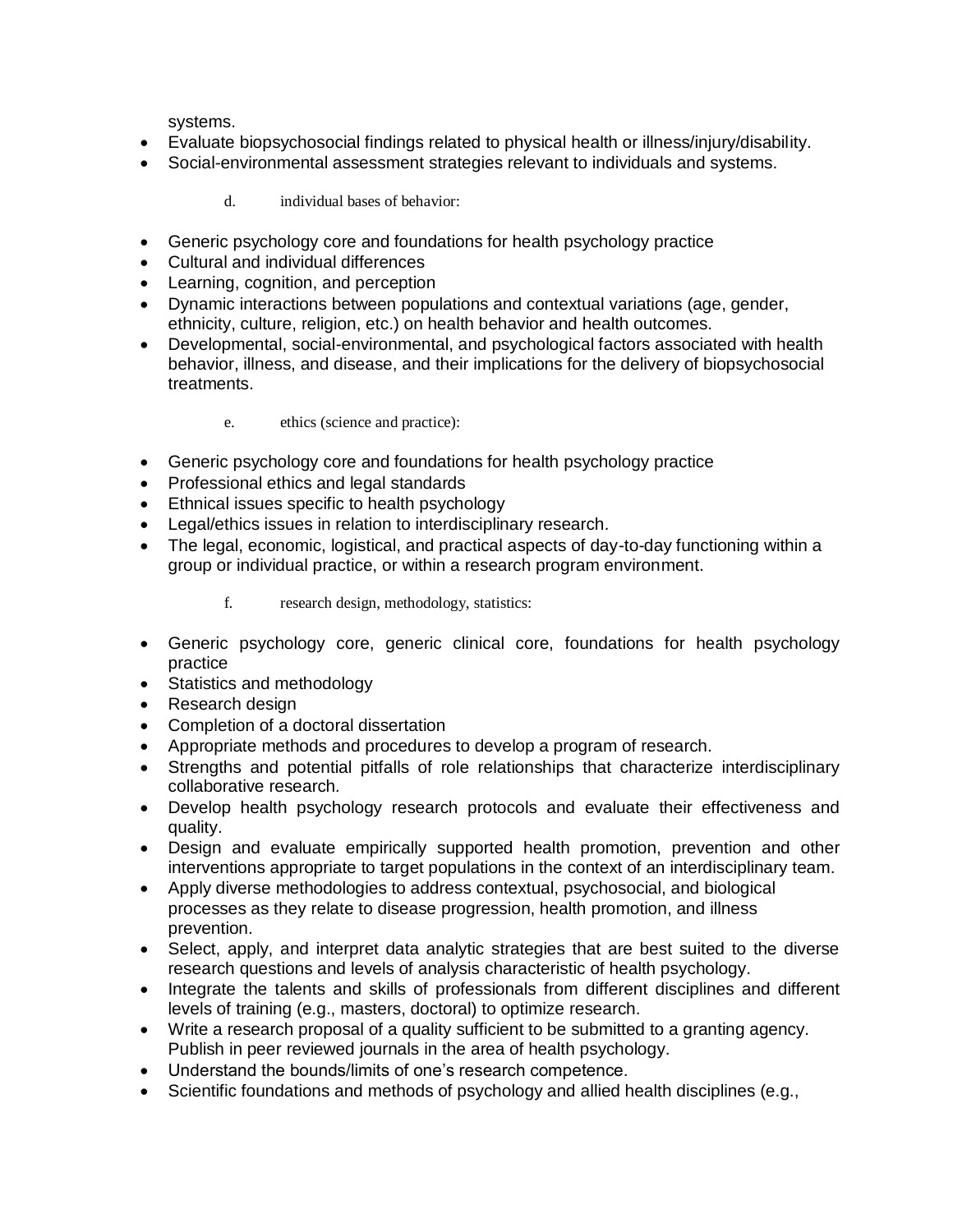epidemiology, physiology).

- Appropriate methods and procedures to develop a program of research.
- Notwithstanding the fact that the individual is often the primary unit of analysis, the clinical health psychologists' research skills must reflect the multilevel and interdisciplinary nature of the profession

g. history and systems:

• History and system in psychology

h. measurement:

- Generic psychology core, generic clinical core, foundations for health psychology practice
- Statistics and methodology
- Psychometric theory
- Research design and analysis in professional psychology
- Specialized health psychology assessment techniques
- Assess biopsychosocial and behavioral risk factors for the development of physical illness, injury, or disability.
- Assist in assessment of new and emerging health technologies.

i. practicum:

- Generic clinical core, foundations of health psychology practice, generic clinical skills, and specialized health psychology skills
- Psychopathology
- Psychometric theory
- Interview and assessment techniques
- Evidence-based intervention techniques
- Professional ethics
- Specialized assessment techniques for use in health environments
- Specialized intervention techniques for health-related problems

j. supervision:

- Generic clinical core and foundations of health psychology practice
- Effective teaching methods
- Design and implementation of curricula and courses
- Use of effective education technologies
- Use of effective supervision methods
- Familiarity with the type of students/trainees operating within a health care setting.
- The role of other health care professionals (e.g., physicians, nurses, social workers) in the treatment of an individual and/or within an interdisciplinary health care team.
- The skills and competencies required of other health professionals who wish to do research in health care settings.
- Understand the inherent conflicts between training and service in health care settings and adequately negotiate for the optimal integration and reimbursement of these activities.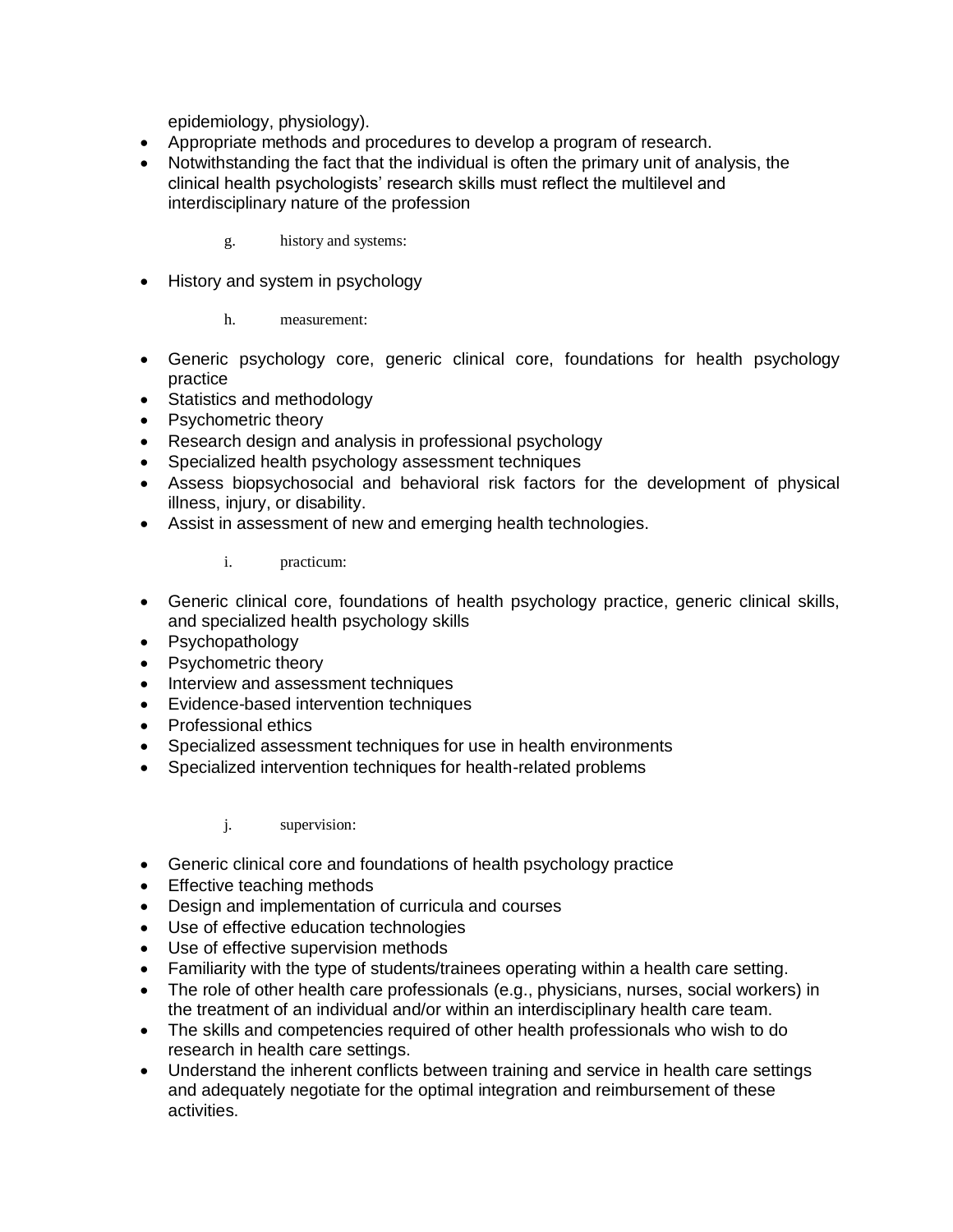k. consultation:

- Generic clinical skills and foundation of health psychology practice
- Effective basic communication skills (e.g. listening, explaining, negotiating)
- Ability to determine and clarify referral issues
- Education of referral sources regarding the appropriateness of health psychology services (strengths and limitations)
- Work toward translation of research findings to applied settings.
- Translate issues presented by professionals from other disciplines into research questions and appropriate methods for investigation.
- Integrate within and lead in the formulation of interdisciplinary research teams
- Understanding of professional roles and expectations within the context of intradisciplinary and interdisciplinary consultation in the health care setting.
- Knowledge of the relevant scientific literatures as they bear on health care consultation/liaison operating policies and procedures in different health care environments.
	- l. internship:

The internship year completes training in the general practice of professional psychology and allows for continued specialty preparation in the science and professional practice of clinical health psychology. The proportion of time devoted to specialized health psychology training activities versus more general preparation is determined by the training needs of the individual intern. Internship experiences primarily focus on obtaining intermediate to advanced skills in the following areas:

- Generic clinical core, foundations of practice of clinical health psychology, generic clinical skills and specific skills in clinical health psychology
- Psychopathology and diagnosis
- Psychometric theory and application
- Interview and assessment methods
- Intervention methods and procedures
- Professional responsibility and ethics
- Specialized assessment methods for use in the healthcare setting
- Specialized interventions for use with health-related issues
- Appropriate methods to develop a group or individual practice.

m. other, including any additional specialty courses that do not fit the above categories:

- The historical relationship of health psychology to the basic sciences, public health and clinical investigation.
- Scientific foundations and methods of psychology and exposure to allied health disciplines (e.g., epidemiology, physiology, genomics, bioinformatics)
- Knowledge of mechanistic and mediational pathways between contextual, psychosocial and biological phenomena as they relate to disease progression, health promotion and illness prevention.
- Accurate and efficient communicate skills for disseminating research findings in a manner that is consistent with the highest standards within the profession in ways that